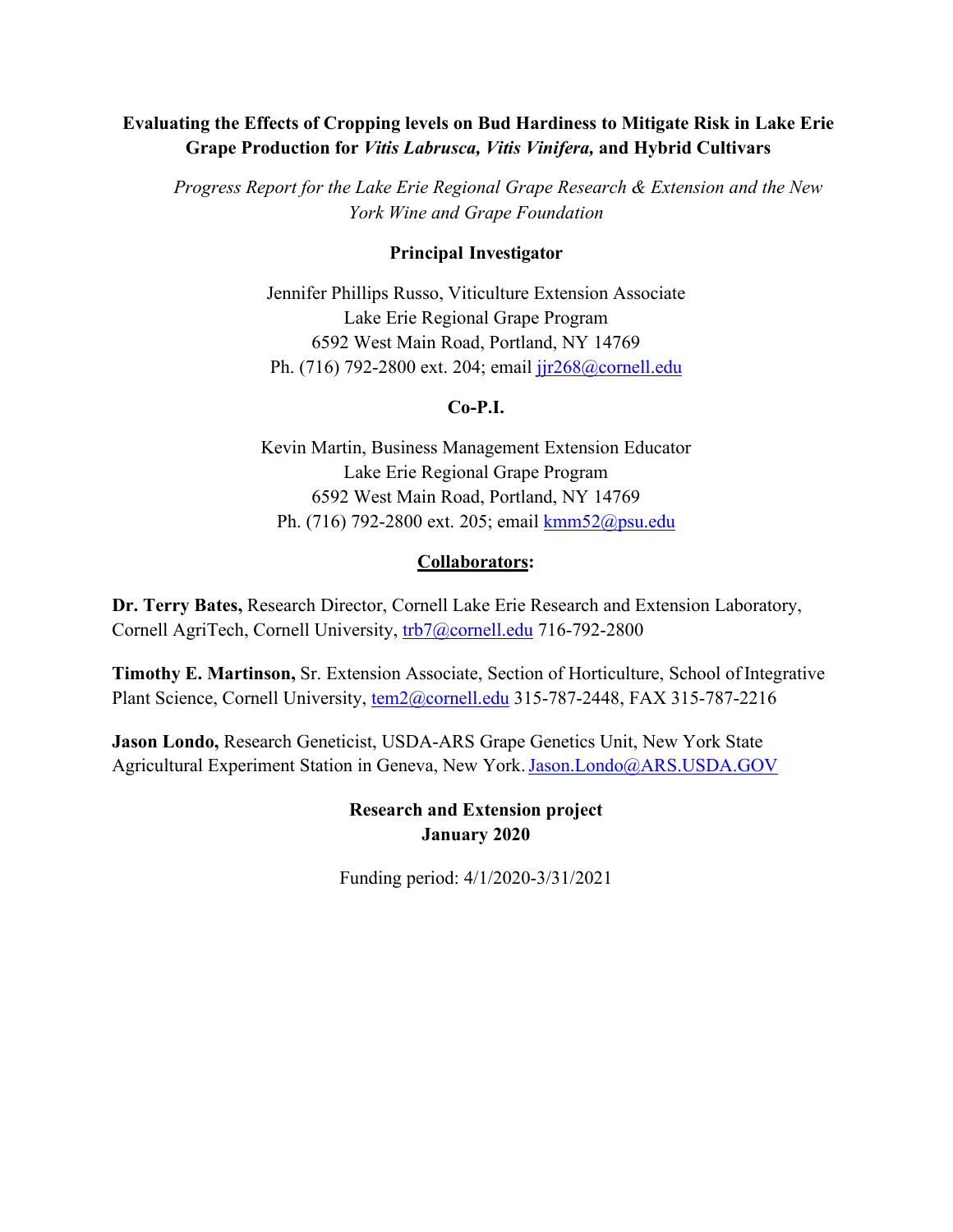# **Objectives:**

- 1) In commercial vineyards, determine the relationship of bud hardiness to cropping levelsthat have been identified using sensor technology and mapping tools, and adjusted using mechanical practices (fruit thinned and shoot thinned).
- 2) In research vineyard, determine the relationship of bud hardiness to specific cropping levels in native Concord, hybrid Vignoles, and vinifera Riesling varieties.
- 3) Develop dormant season bud hardiness profile that encompasses acclimation, maximum hardiness and deacclimation of the effect of different canopy treatment on them and the bud hardiness inherent to Concord, Vignoles, and Riesling varieties in the Lake Erie region.
- 4) Determine bud hardiness in response to environmental events where temperatures drop quickly or unseasonably low.

Winter low temperatures that fall below a critical value can damage grapevine buds. The critical temperature for bud injury varies over the dormant season and responds to daily changes in temperature. We can measure this critical temperature through a procedure called differential thermal analysis, which involves controlled freezing of a sample of buds collected from vineyards. With funding from the New York Wine and Grape Foundation, we are monitoring bud hardiness in Concords (native), Vignoles (hybrid), and Riesling (vinifera) at different cropping levels to see if there is an effect on cold hardiness. We monitor samples every two weeks from November through March in the research vineyards at the Cornell Lake Erie Research and Extension Laboratory in Portland, NY.

Bud hardiness is a process that changes throughout dormancy and is determined by genetics and the environment. Seasonal differences, high cropping levels and late harvest can affect bud hardiness and vine health. These factors contribute to the risks of growing grapes in cool climates. To be sustainable in the sense that producing an annual crop at economically viable levels each year, the bulk juice grape growers must produce high yields and quality while reacting to climate related obstacles and wine grape growers' sustainability looking for ways of implementing mechanization to accommodate recent labor issues. We were funded to test and compare different crop load management effects on bud hardiness in three different grapevine species, American native *vitis labrusca* Concord, French native *vitis vinifera* Riesling*,* and French- American hybrid Vignoles.

Crop load can impact vine health and bud hardiness. Overcropping a vine will decrease vine size over time. Does overcropping really decrease bud cold hardiness of the buds you retain after pruning? Does the timing of crop adjustment decrease bud cold hardiness? Current practices and technologies have focused on crop adjustment to maximize yields and increase quality. These advancements have added to the reliability of return crop and contributed to an increase in vine size. This project hopes to provide insight on the risks and benefits of cropping levels, crop adjustment, and crop adjustment timing as well as identifying the relationship between cropping level and bud hardiness among native Concords, hybrid Vignoles, and vinifera Riesling varieties.

Bud hardiness data was collected from four grape cultivars in the Lake Erie Grape Region to develop dormant season bud hardiness profiles in collaboration with Tim Martinson in past years. Adding the level of differential crop load management effects on bud hardiness for V. labrusca, V. vinifera, and Inter-specific hybrid cultivars in the Lake Erie Grape Region from November – April would give growers the information needed to maximize yields and respond to climatic events. Armed with this information, growers could accurately identify when vines begin the deacclimation process allowing them to know when they should address risk management strategies such as delayed pruning.

There is constant potential of bud and vine injury as a result of sudden low temperatures. Bud hardiness profiles from ongoing research is used to educate area grape growers and adjust their pruning levels. Adding a data layer of potential detrimental effects on bud hardiness due to crop load management decisions for American, French, and French-American hybrid cultivars would widen the scope of information and potential impact on sustainability.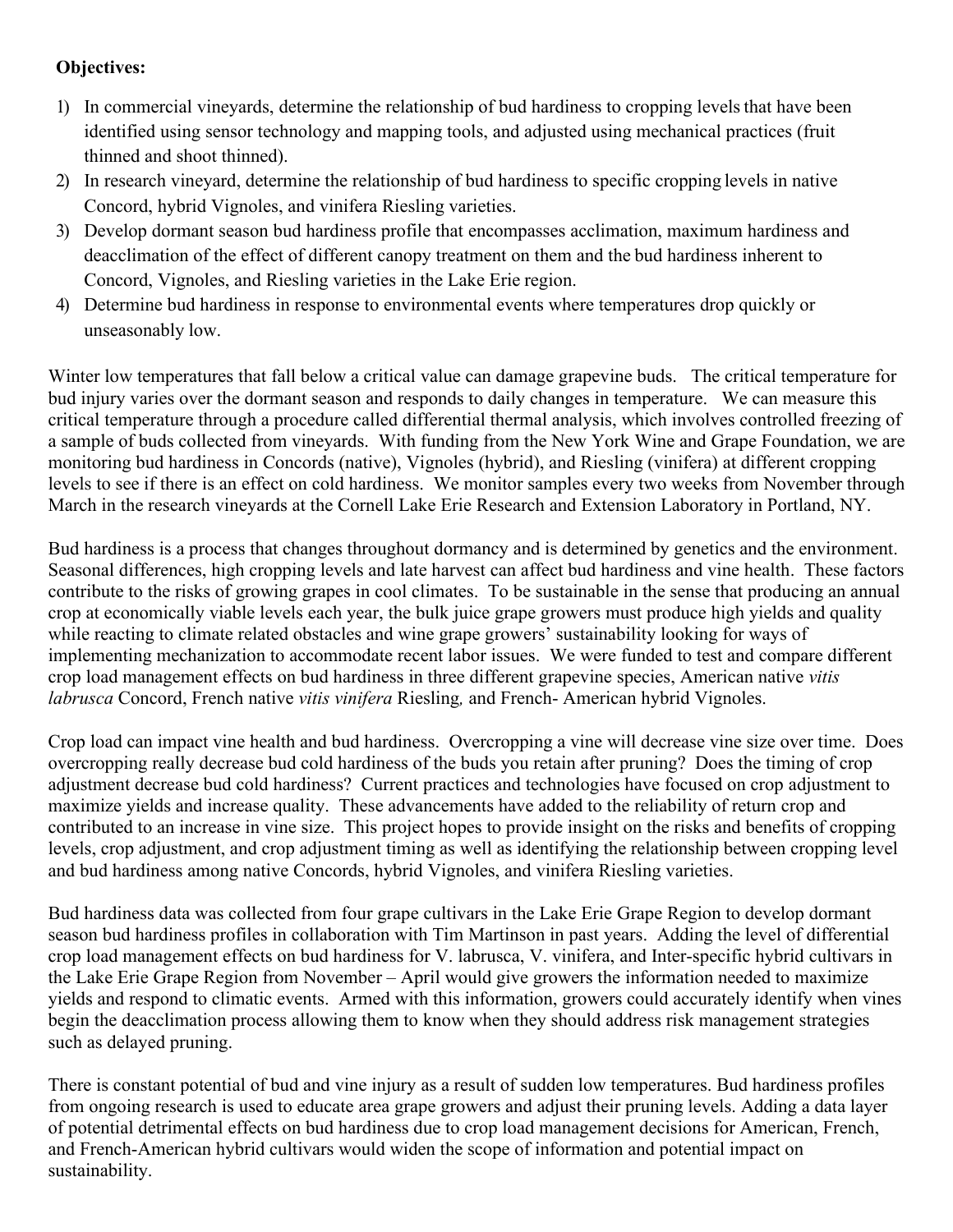The treatments for the native portion of this research are Concord High Crop and Concord Low Crop. This data was gathered using Dr. Terry Bates's Big C research on our farm that is a variable rate within a variable rate trial. We utilized ground based NDVI sensors to adjust mechanical practices in our Concord grapes to achieve the research cropping levels of High and Low.

The Vignoles (V) and Riesling (R) crop load trial with differential cluster drop timing treatments are three cropping levels or High (H) leave all fruit, Medium (M) leave 5 shoots per foot/one cluster per shoot, and Low (L) leave 4 shoots per foot/one cluster per shoot in Riesling. In Vignoles, we left all fruit for the High crop level, removed half of the fruit for Medium, and left one quarter of the fruit in the Low cropping level. The crop was adjusted by dropping clusters at three different times within those treatments: Early at fruit set (E), Mid-season around 30 days post bloom (M), and Late at veraison (L). Therefore, when looking at the table provided, if you wanted to find the Lethal Temperature 50 for Riesling, Medium Crop, where the clusters were dropped around 30 days after bloom, you would look for RMM.

There was also a spur pruned vs. cane pruned trial in Riesling added to the study, where vines were pruned to total 30 buds on each vine in three different management strategies: two 15 bud canes, six 5 bud spurs and 15 two bud spurs.

Throughout the growing season, sensor technology and mapping tools were used to determine the relationship of growth to cropping levels. Final average berry weights and juice soluble sugars for each treat of the cropping level trial were recorded and pruning weights are planned to collect.

| <b>Riesling</b> | 100 Berry Wt               | Ave Berry Wt | <sup>o</sup> Brix |
|-----------------|----------------------------|--------------|-------------------|
|                 | $\left( \mathbf{g}\right)$ | (g)          |                   |
| Control         | 173                        | 1.73         | 19.3              |
| HE              | 172                        | 1.72         | 19.9              |
| <b>HM</b>       | 156                        | 1.56         | 19.5              |
| HL              | 168                        | 1.68         | 19.1              |
| <b>ME</b>       | 175                        | 1.75         | 20.4              |
| <b>MM</b>       | 165                        | 1.65         | 20.5              |
| ML              | 165                        | 1.65         | 20.3              |
| LE              | 170                        | 1.7          | 19.9              |
| LM              | 164                        | 1.64         | 20.1              |
| LL              | 138                        | 1.38         | 20.2              |

*Table 1. Riesling Cropping Level Trial Average Berry Weight and Brix per Treatment*

*Table 2. Riesling Cane vs Spur Pruning Trial Average Cluster Weight and Average Brix per Treatment*

| <b>Riesling Cane vs. Spur</b> |          |            |             |          |  |  |  |
|-------------------------------|----------|------------|-------------|----------|--|--|--|
| <b>Node</b>                   |          |            |             |          |  |  |  |
| #                             | Cluster# | Weight (g) | <b>Brix</b> | wt/cl(g) |  |  |  |
| $\mathfrak{p}$                | 99.0     | 6991.6     | 20.6        | 71.1     |  |  |  |
| 5                             | 111.7    | 7061.1     | 20.5        | 64.2     |  |  |  |
| 15                            | 81.2     | 5738.6     | 21.1        | 71.0     |  |  |  |

This report contains the data collection to date and the LT50 data is published on our website for our grower stakeholders to reference along with articles published to explain the research and information collect for this